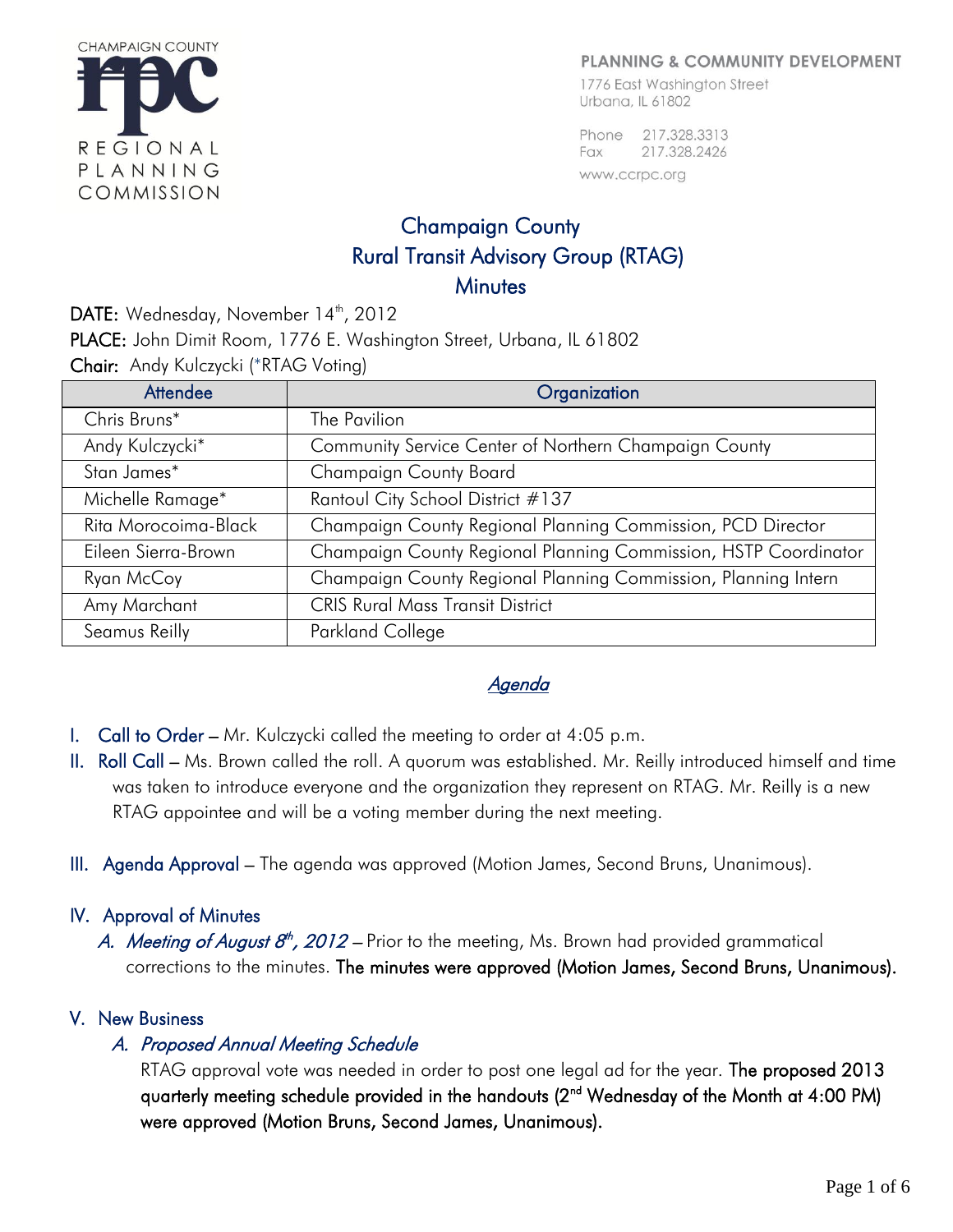#### B. CRIS Service Report: FY13, 1st Quarter Prepared by CCRPC (Eileen Sierra- Brown)

Purple handout provided is the FY13 first quarterly report. Ms. Marchant reported with August having 23 service days that a corresponding increase in overall trips provided. She also noted that in the trip breakouts, medical trips are the primary service being provided, however, personal, shopping, and employment trips are growing as well, and are equally important. There were 1,300 to 1,400 average trips per month with August being the busiest with 1,700. Having some difficulties with dispatchers being unable to convey to riders what can and cannot be booked. While the dispatchers try to squeeze in as many rides as possible there are always safety factors to consider.

Ms. Marchant also noted that number of trips requiring the lift to be utilized do appear to be quite higher than she would have anticipated.

Ms. Marchant also indicated that the Indigo contract is coming to a sunset, and that in August the vehicle for that service contract could be used in the month of August. Indigo Apartment bought their own vehicle and will no longer be contracting CRIS for the service. The vehicle may be used for another project to be determined at a later date.

Ms. Brown noted a transposing error occurred on the chart she prepared (see monthly comparisons between 2011 and 2012 for the same fiscal quarters and the drop in totals for the month of September). Mr. Kulczycki also pointed out that July 2011 was repeated twice. Ms. Brown stated she would have this chart corrected and emailed to RTAG after the meeting, as well as posted online.

Mr. James noted that overall the total number of trips has increased steadily and the highest in the winter months as anticipated, even though this winter was fairly mild. Mr. Kulczycki requested that once enough data is available, it would be beneficial to have a month by month comparison from year to year. Ms. Marchant reiterated that there are so many factors as to why one month is higher than another. Mr. James inquired if the average per day in the red bar was the number of persons. Ms. Brown responded and stated the average per day was total trips within a month divided by total number of service days within the month (M-F); therefore, the blue bar was total trips and the red bar was the average per day (refer to trend chart from handouts). Ms. Marchant noted that the even and odd number of total trips provided is a reminder that not every person takes two trips as they may use other methods to return home.

## C. Champaign County Rural Public Fiscal Report (Amy Marchant)

Ms. Marchnat updated that CRIS applied for both a Job Access Reverse Commute (JARC) and New Freedom grants for Champaign County. CRIS was notified that they were awarded the grants; however, the bad news is that IDOT only awarded operating funding and not vehicle funding for those grants. Ms. Marchant noted that there is a lot of analysis about how to run varying routes and when/where vehicles can be pulled from to make up for the gap in the rolling stock that was not awarded with these grants. On a brighter note, Ms. Marchant received word from the Veterans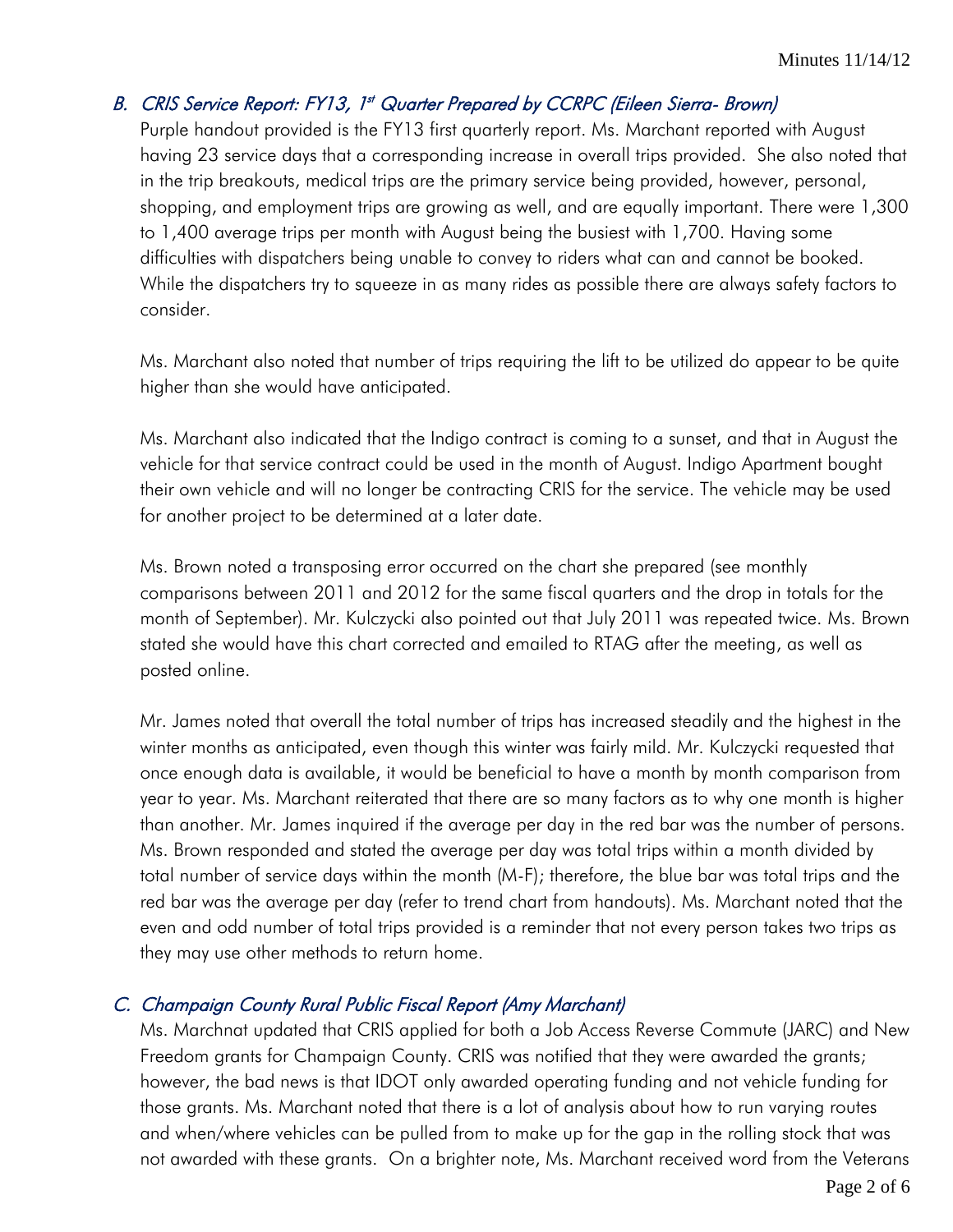Administration that they have ordered the vehicle, which was going to be used as local match for these grants. However, there is no known schedule on when that will be delivered. Ms. Marchant is hopeful it will be delivered sooner than later. Essentially, the JARC will allow for a deviated fixed route running a loop four times a day starting in Rantoul to Parkland to medical facilities on University Avenue then back to Rantoul. Ms. Bruns clarified that the award notification had been provided to CRIS and inquired when the JARC route would begin. Ms. Marchant indicated the route would begin based on when the contract from IDOT was delivered. Ms. Sierra confirmed that they were definitely awarded the grants based on the State Oversight Committee (SOC) scores. Mr. Kulczycki inquired how many vehicles were applied for in the grants and how this would impact the delivery of services. Ms. Marchant responded that two were applied for and that they would have to look into various ways to redistribute the vehicles from the current fleet that is being overbooked at this time. Ms. Bruns inquired if the two vehicles are not provided then would the grant award be given back. Ms. Marchant said they would try to still deliver the service, however lining up the resources and spending down the grant will be difficult and will impact operations. The Consolidated Vehicle Procurement (CVP) funding was discussed regarding the start-up vehicles for Champaign County.

{Ms. Ramage entered the meeting at this time.}

Ms. Marchant described how the New Freedom would be focused on medical rides on county-wide in Champaign County. The same is true for the Vermilion County New Freedom grant. Plus, this award will allow direct routes between the counties for people traveling to the VA hospital. Currently the county line is an invisible barrier for connecting trips between the counties, even though medical trips are often interchanged between the two counties. Ms. Brown described other various projects throughout Region 8 that were awarded JARC and New Freedom grants including CRIS' Vermilion County Corn Cruiser JARC route.

Ms. Marchant also reported that in October CRIS received Champaign County's fourth quarter {FY12} payment from IDOT. The first quarter {FY13} requisition for payment was submitted to IDOT; however, CRIS is waiting on IDOT to execute Champaign County's FY13 contract {note: requisitions cannot be processed until the executed contract is in place}. Ms. Marchant noted that technically CRIS is operating in Champaign County without a signed contract, which is a standard practice for IDOT, as it takes them typically longer to execute a contract than operational requisitions accrue and are submitted; although that is a concern for the CRIS MTD Board.

## D. CCRPC Oversight & CRIS Rural MTD (Rita Black & Amy Marchant)

A month and a half ago, Ms. Black received a letter from IDOT-DPIT stating that CCRPC can no longer provide oversight of CRIS on behalf of Champaign County and continue to be contracted to facilitate the regional rural transit coordination for HSTP Region 8 (12 counties). This change by IDOT-DPIT is a result of the changing compliance responsibilities of the coordinator. However, county staff is not willing to facilitate the pass-through funding activities (i.e. reviewing requisitions and facilitating the RTAG meetings). Therefore, the only option to continue with operations, as they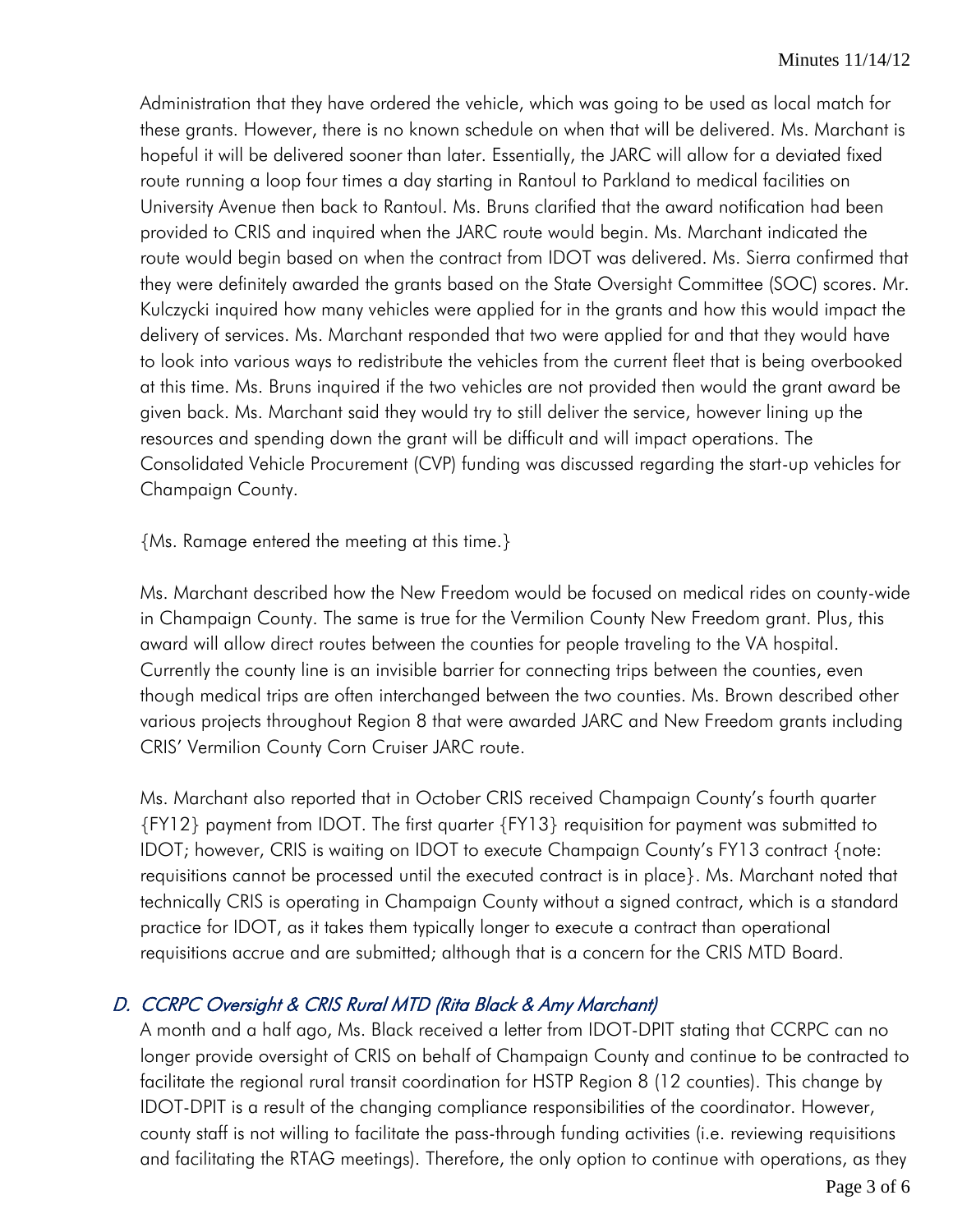are now, is to transition from CRIS, as the operator, to becoming the Grantee by annexing into their Rural MTD (refer to the attached steps letter provided in the handouts on the back table).

Mr. James spoke of how well the service has gone and how well CRIS has operated it and doing this for the right reasons, for the community. He has communicated this to the County Board; however there might be some resistance on the idea of annexing into the MTD. Ms. Black also outlined the recent changes in the County Board, which could prove difficult when changing the grantee status and transferring the liability to CRIS Rural MTD. The hope is this transition could be complete within six months' time. Ms. Black continued to describe how annexing into the MTD would result in Champaign County MTD board members being appointed. Those appointees could be RTAG members and/or could be comprised of county board members. Mr. James noted his recommendation would be for them to look first at the advisory board for appointees and then go from there. Likely, a county board member will be on the Rural MTD board, as well. Ms. Marchant will be working with her MTD board to adjust bylaws for the transition. Politically, right now, there are many ongoing changes on the County Board. Committees are currently being formed and Mr. James may not necessarily be reappointed to the RTAG – although he has expressed his interest in staying involved.

Mr. Kulczycki recapped the discussion by stating that: 1) IDOT (the state) sent a letter stating RPC cannot be administratively involved in oversight functions of the grantee due to possible conflicts of the HSTP Region 8 contract with compliance responsibilities assigned to Ms. Brown; 2) the county was responsible for all grantee oversight, (passing through the funding) but they were not agreeable with it, resulting in RPC filling that role on behalf of county; 3) based on the operational and administrative issues involved, the proposed solution is for Champaign County to annex into CRIS Rural MTD (Vermilion County) - as its not a taxing body and it will reduce the liability of the county. Currently, the county is not receiving any administrative funds. RPC is being reimbursed for staff time spent on monitoring the fiscal end of the pass-through and facilitating RTAG. Therefore, no funding losses for the county would occur with this change. Logistically, MTD board members could participate in conference calls to reduce the burden. During the November 8<sup>th</sup> CRIS MTD board meeting, they gave Ms. Marchant the green light to adjust the bylaws as needed and would be willing to meet 50/50 in both locations; however, CRIS' attorney advised not to adopt the new bylaws until everything for the annexation was in place. Mr. Kulczycki inquired if this was her agency's board or if this was an MTD board that gave her the green light. Ms. Marchant responded that they are two separate boards between the Center for Healthy Aging and the CRIS Rural MTD; although the MTD board is comprised of members from the Healthy Aging Board. The CRIS Center for Healthy Aging's board has 15 members and the CRIS Rural MTD board includes 5 of those 15 members, therefore they serve on both boards. This group used to be the transportation committee that became a board when the MTD was established, and they intentionally made it a small board in anticipation of Champaign joining their board. Ms. Marchant noted this was a recommendation also made by Dave Specke, IDOT-DPIT Deputy Director). Mr. James inquired if there were other counties currently doing this, and Ms. Marchant confirmed there were.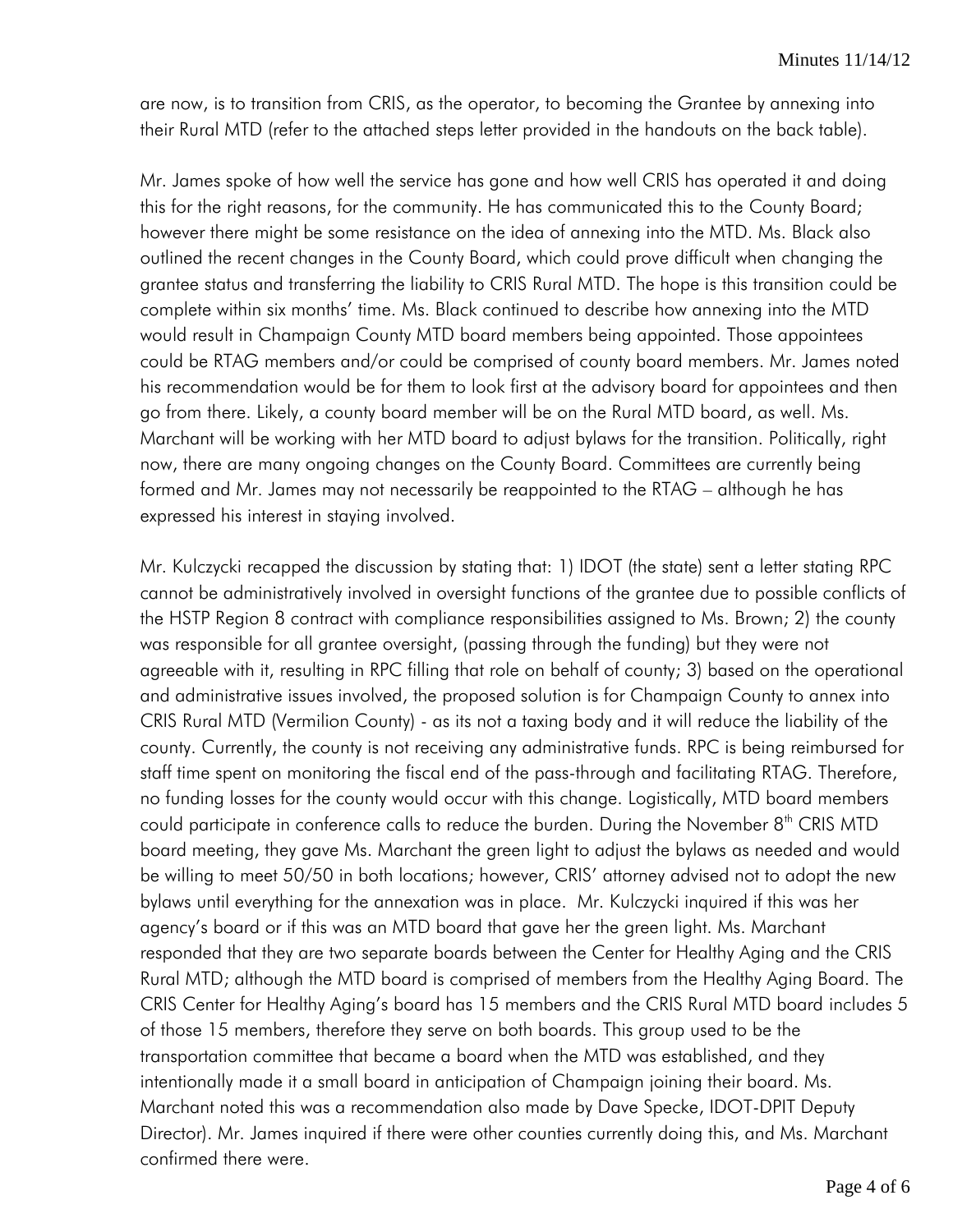Mr. James described items needed, which included Ms. Marchant providing bullet points concerning what this entails, (similar to the letter provided) concerning the no taxation aspects); then calling Ms. Busey (County Administrator) to provide updates and request the state's attorney review all documents, such as the needed resolution.

Mr. James noted that this is done with a lot of other groups, so they should be familiar with what is involved. It is hoped to to include this on the agenda by January and completed by March to help with the transition. The group discussed all the political issues involved and the county board process. The documents need to be worded to help explain how it works, and provide examples when submitting to the board. Mr. Kulczycki asked if there was any other reasonable option besides annexation. The group concluded that this was the best way to move forward.

The annual service report as described in the bylaws will go before the Champaign County Board in November on the Thursday after Thanksgiving.

There was a consensus that RPC proceed in this direction to annex into the Champaign County Rural Public Transportation Grant into CRIS rural MTD. Mr. Seamus recommended adding language as to where the funding is coming from. A letter from RTAG, signed by Mr. Kulczycki, will be prepared and sent to the Champaign County Board.

#### VI. Old Business

#### A. Update – CRIS Rural Rider Letter (Amy Marchant)

The CRIS letter (tan handout) was distributed, explaining the changes in the Rural Rider program, now referred to as the Senior Passport Program. The changes for the rural rider program are going into effect on December 1st. This letter was sent to all riders and the response was fairly quick. In particular, the Circle of Friends (COF) riders wanted no fares be required for the transportation of their five clients. The fare is \$5 each way. Ms. Marchant is looking at the possibility of using the New Freedom grant to cover the cost of these trips. The cost is currently being paid by the riders and the COF is not interested in entering into a service contract to cover the cost of the transportation. However, COF could get the cost reimbursed by the state if they enter into a service contract. In doing so, they would have to pay for it and wait for the state to reimburse. COF did contact East Central Illinois Area on Aging (ECIAAA) regarding the changes and they confirmed the changes to the program. Ms. Marchant also requested the East Central Illinois Area on Aging if the funding that was turned down by Piatt County could go toward the large demand of seniors for transportation in Champaign County.

#### B. CCRPC Rural Mobility Transportation Plan & HSTP Update (Ryan McCoy & Eileen Sierra-Brown) –

Due to time, this item was tabled until the next meeting. The presentation was going to cover months added since the last meeting to the origin and destination hot spot maps (same as presented last time, just with new data collected). All of which can be emailed to RTAG after this meeting.